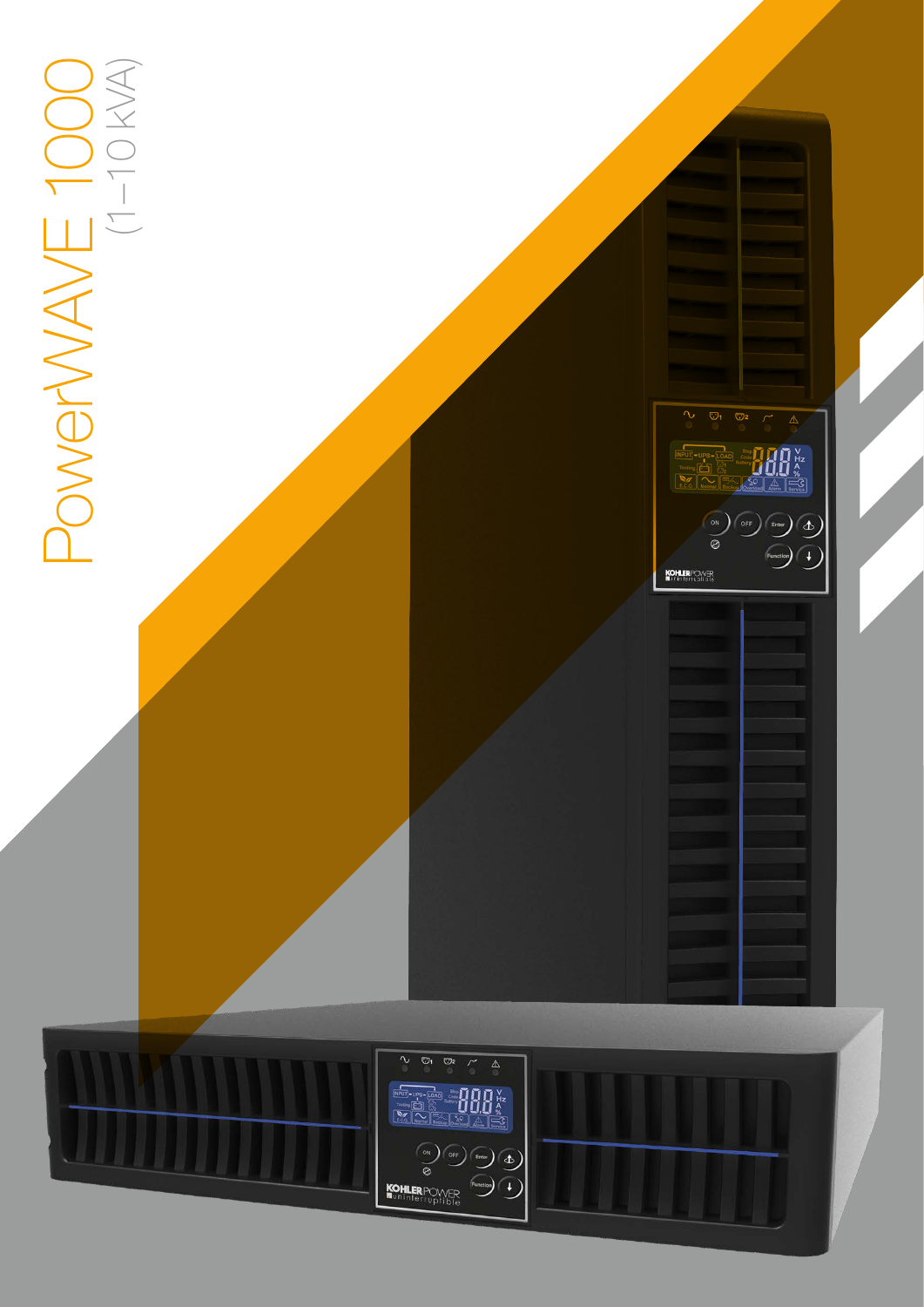## PowerWAVE 1000 (1–3 kVA)

| <b>Model</b>                                                         | 1 kVA                                                                                                                                                                               | 2 kVA                                                                                                               | 3 kVA            |  |
|----------------------------------------------------------------------|-------------------------------------------------------------------------------------------------------------------------------------------------------------------------------------|---------------------------------------------------------------------------------------------------------------------|------------------|--|
| Input                                                                |                                                                                                                                                                                     |                                                                                                                     |                  |  |
| Nominal voltage                                                      | 110-130 VAC @ 60% load/150-300 VAC @ 75% load/180-300 VAC @ 100% load                                                                                                               |                                                                                                                     |                  |  |
| Frequency                                                            | 50/60 Hz $\pm$ 5 Hz (auto sensing)                                                                                                                                                  |                                                                                                                     |                  |  |
| Phase                                                                | Single phase                                                                                                                                                                        |                                                                                                                     |                  |  |
| Power factor                                                         | $\geq$ 0.99 (full load)                                                                                                                                                             |                                                                                                                     |                  |  |
| Output                                                               |                                                                                                                                                                                     |                                                                                                                     |                  |  |
| Voltage (VAC)                                                        | 200/208/220/230/240                                                                                                                                                                 |                                                                                                                     |                  |  |
| Voltage regulation                                                   | +/-1% (until low battery warning)                                                                                                                                                   |                                                                                                                     |                  |  |
| Capacity                                                             | 1000 VA / 900 W                                                                                                                                                                     | 2000 VA / 1800 W                                                                                                    | 3000 VA / 2700 W |  |
| Wave form                                                            | Sine wave, THD<3% (no load to full load)                                                                                                                                            |                                                                                                                     |                  |  |
| Frequency                                                            | 50-60 Hz +/-0.2% unless synchronised to line                                                                                                                                        |                                                                                                                     |                  |  |
| Transfer time inverter to bypass                                     | 4 ms (typical)                                                                                                                                                                      | 4 ms (typical) / 0 ms (optional)                                                                                    |                  |  |
| Crest factor                                                         | 3:1                                                                                                                                                                                 |                                                                                                                     |                  |  |
| Efficiency (AC to AC) full load @ 230 V                              | 90%                                                                                                                                                                                 | 91%                                                                                                                 | 91%              |  |
| Efficiency (eco mode)                                                | 97%                                                                                                                                                                                 | 97%                                                                                                                 | 97%              |  |
| Autonomy (built-in battery)                                          | $\overline{7}$                                                                                                                                                                      | 7                                                                                                                   | 5                |  |
| DC start                                                             | Yes                                                                                                                                                                                 |                                                                                                                     |                  |  |
| <b>Battery</b>                                                       |                                                                                                                                                                                     |                                                                                                                     |                  |  |
| <b>Type</b>                                                          | Sealed lead acid maintenance free                                                                                                                                                   |                                                                                                                     |                  |  |
| Capacity                                                             | 7 Ah                                                                                                                                                                                |                                                                                                                     | 9 Ah             |  |
| Quantity (pcs)                                                       | 3                                                                                                                                                                                   | 6                                                                                                                   | 6                |  |
| <b>Display</b>                                                       |                                                                                                                                                                                     |                                                                                                                     |                  |  |
| LED/LCD                                                              | fault, fault, overload, and load/battery level conditions                                                                                                                           | Normal, battery, bypass, programmable outlet 1, programmable outlet 2, self-test, battery weak and bad, site wiring |                  |  |
| Key                                                                  | On button/off button (test/alarm silence button)                                                                                                                                    |                                                                                                                     |                  |  |
| Self-diagnostics                                                     | Upon power on and software control                                                                                                                                                  |                                                                                                                     |                  |  |
| <b>Protection</b>                                                    |                                                                                                                                                                                     |                                                                                                                     |                  |  |
| Overload AC mode & backup mode<br>(delay before switching to bypass) | <105% continuously. >106%-120% for 30 seconds transfer to bypass. >121%-150% for 10 seconds transfer to<br>bypass. >150% immediately transfer to bypass. Buzzer continuously alarms |                                                                                                                     |                  |  |
| Epo                                                                  | UPS shuts down immediately                                                                                                                                                          |                                                                                                                     |                  |  |
| <b>Alarms</b>                                                        |                                                                                                                                                                                     |                                                                                                                     |                  |  |
| Audible & visual                                                     | Line failure, battery low, overload, system fault conditions                                                                                                                        |                                                                                                                     |                  |  |
| <b>Physical</b>                                                      |                                                                                                                                                                                     |                                                                                                                     |                  |  |
| Dimensions (mm) $W \times D \times H$                                | 440 x 405 x 88 (2u)                                                                                                                                                                 | 440 x 600 x 88 (2u)                                                                                                 |                  |  |
| Net weight (Kg) without batteries                                    | 18                                                                                                                                                                                  | 34.4                                                                                                                | 39.6             |  |
| <b>Environment</b>                                                   |                                                                                                                                                                                     |                                                                                                                     |                  |  |
| Operating temperature                                                | $0^{\circ}$ C – 40 $^{\circ}$ C                                                                                                                                                     |                                                                                                                     |                  |  |
| Altitude                                                             | 0-2000 m up to 40°C / 3000 m up to 35°C                                                                                                                                             |                                                                                                                     |                  |  |
| Humidity                                                             | 90% RH maximum, non-condensing                                                                                                                                                      |                                                                                                                     |                  |  |
| Environment - heat dissipation<br>(approx)                           | 150W                                                                                                                                                                                | 275W                                                                                                                | 415W             |  |
| Noise                                                                | $\leq 50$ dBA                                                                                                                                                                       |                                                                                                                     |                  |  |
| <b>Computer interface</b>                                            |                                                                                                                                                                                     |                                                                                                                     |                  |  |
| Interface type                                                       | EPO, Standard RS232                                                                                                                                                                 |                                                                                                                     |                  |  |
| Communication slots                                                  | Relay contact board, SNMP card                                                                                                                                                      |                                                                                                                     |                  |  |
| Compatible platforms                                                 | Windows, Linux, Mac, Novell NetWare                                                                                                                                                 |                                                                                                                     |                  |  |
| <b>Safety conformance</b>                                            |                                                                                                                                                                                     |                                                                                                                     |                  |  |

Continued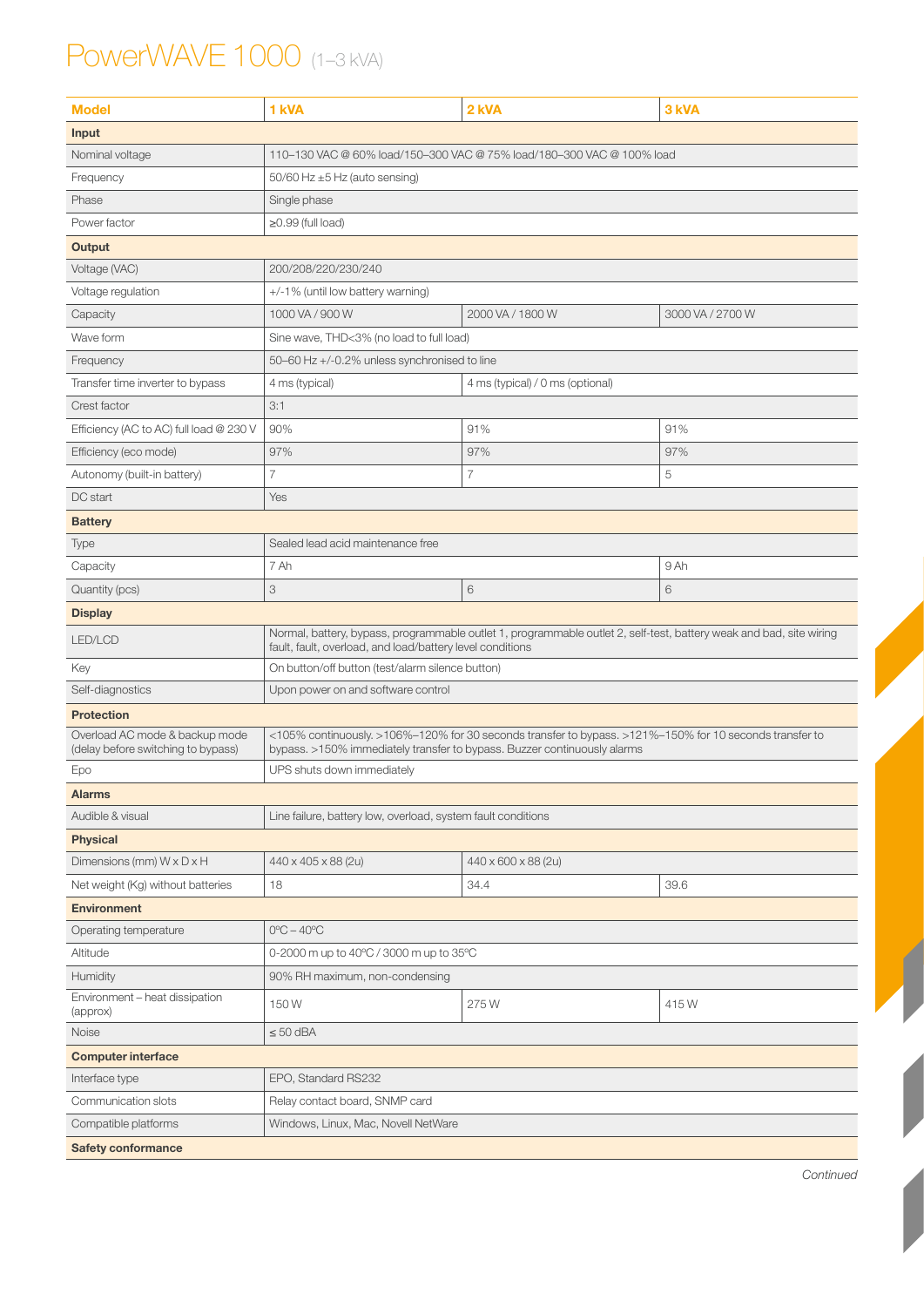| <b>Model</b>        | 1 kVA                               | 2 kVA | 3 kVA |
|---------------------|-------------------------------------|-------|-------|
| Quality assurance   | ISO9001 certified company           |       |       |
| Safety standard     | EN62040-1-1                         |       |       |
| Performance         | EN62040-3 complied                  |       |       |
| <b>EMC</b> standard | EN62040-2, EN61000-3-2, EN61000-3-3 |       |       |
| Protection class    | <b>IP20</b>                         |       |       |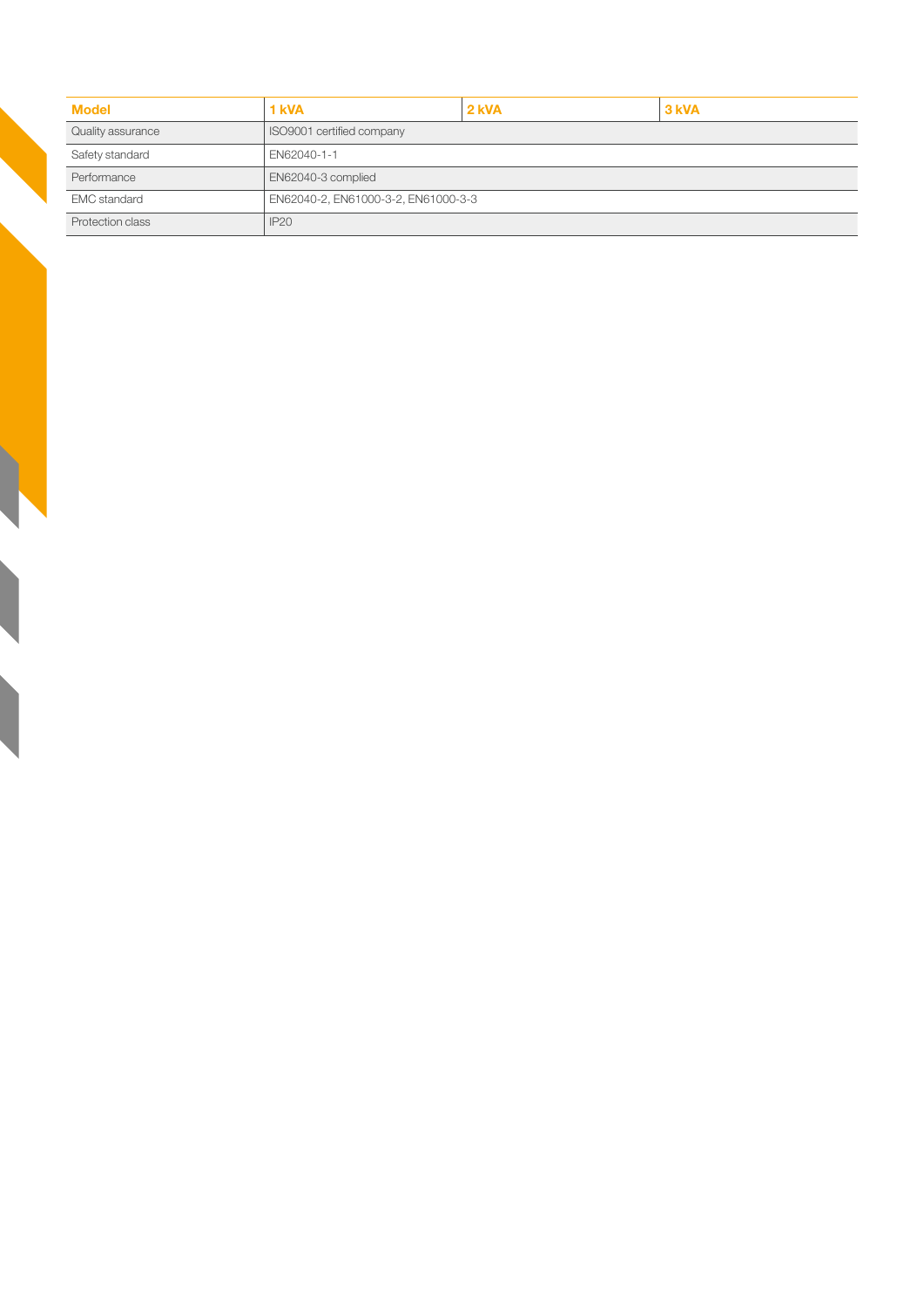## PowerWAVE 1000 (6-10 kVA)

| <b>Model</b>                                 | 6 kVA                                                                                                                        | <b>10 kVA</b>   |  |  |  |
|----------------------------------------------|------------------------------------------------------------------------------------------------------------------------------|-----------------|--|--|--|
| Input                                        |                                                                                                                              |                 |  |  |  |
| Voltage                                      | 176-280 VAC - line to neutral @ 100% load                                                                                    |                 |  |  |  |
| Frequency                                    | 45-70 Hz                                                                                                                     |                 |  |  |  |
| Phase                                        | Single phase                                                                                                                 |                 |  |  |  |
| Power factor                                 | ≥0.99 @ 100% linear load                                                                                                     |                 |  |  |  |
| Output                                       |                                                                                                                              |                 |  |  |  |
| Voltage distortion (THD)                     | $\leq$ 2% @ 100% linear load, $\leq$ 7% @ run linear load with CF:25                                                         |                 |  |  |  |
| Voltage                                      | 200/208/220/230/240 vac selectable                                                                                           |                 |  |  |  |
| Voltage regulation                           | +/-1% (until low battery warning)                                                                                            |                 |  |  |  |
| Capacity                                     | 10000 VA/10000 W<br>6000 VA/6000 W                                                                                           |                 |  |  |  |
| Rated power factor                           | 1.0                                                                                                                          |                 |  |  |  |
| Wave form                                    | Pure sine wave                                                                                                               |                 |  |  |  |
| Transfer time inverter to bypass             | 0 <sub>ms</sub>                                                                                                              |                 |  |  |  |
| Crest factor                                 | 3:1                                                                                                                          |                 |  |  |  |
| Efficiency (mains operation)                 | 93%                                                                                                                          | 94%             |  |  |  |
| Efficiency (AC to AC, ECO)                   | 98%                                                                                                                          | 98%             |  |  |  |
| <b>External battery cabinet</b>              |                                                                                                                              |                 |  |  |  |
| Type                                         | Sealed lead acid maintenance free                                                                                            |                 |  |  |  |
| Capacity                                     | 12 V/9 AH                                                                                                                    |                 |  |  |  |
| No. of battery blocks per cabinet            | 20 pcs (connected or a single battery string)                                                                                |                 |  |  |  |
| <b>Display</b>                               |                                                                                                                              |                 |  |  |  |
| Readings on LCD                              | Input voltage, input frequency, output voltage, output frequency, load percentage, battery voltage, and inner<br>temperature |                 |  |  |  |
| Self-diagnostics                             | Upon power-on and front panel setting                                                                                        |                 |  |  |  |
| <b>Alarms</b>                                |                                                                                                                              |                 |  |  |  |
| Audible                                      | Battery mode, battery low, overload, general error                                                                           |                 |  |  |  |
| <b>Protection</b>                            |                                                                                                                              |                 |  |  |  |
| Overload                                     | Inverter supply: sliding scale: 105% continuous operation, 150% 160 ms, >150% switch to bypass                               |                 |  |  |  |
| <b>Physical</b>                              |                                                                                                                              |                 |  |  |  |
| Dimensions (mm) W x D x H<br>without battery | 440 x 680 x 88                                                                                                               | 440 x 680 x 132 |  |  |  |
| Input/output connection                      | Hardwire                                                                                                                     |                 |  |  |  |
| External battery connection                  | Plug-in and play                                                                                                             |                 |  |  |  |
| Net weight (kg)                              | 18.5                                                                                                                         | 21.5            |  |  |  |
| <b>Environment</b>                           |                                                                                                                              |                 |  |  |  |
| Operating temperature                        | $0^{\circ}$ C – 40 $^{\circ}$ C                                                                                              |                 |  |  |  |
| Altitude                                     | 0-1000 m without derating                                                                                                    |                 |  |  |  |
| Humidity                                     | 20-95% non-condensing                                                                                                        |                 |  |  |  |
| Environment - heat dissipation<br>(approx)   | $<$ 450 W                                                                                                                    | <650W           |  |  |  |
| Noise at 1 metre                             | $≤55$ dBA                                                                                                                    |                 |  |  |  |
| <b>Computer interface</b>                    |                                                                                                                              |                 |  |  |  |
| Interface type                               | Standard RS232/EPO interface/USB                                                                                             |                 |  |  |  |
| Communication slots                          | 2nd RS232, USB, relay contact, SNMP/WEB card                                                                                 |                 |  |  |  |

Continued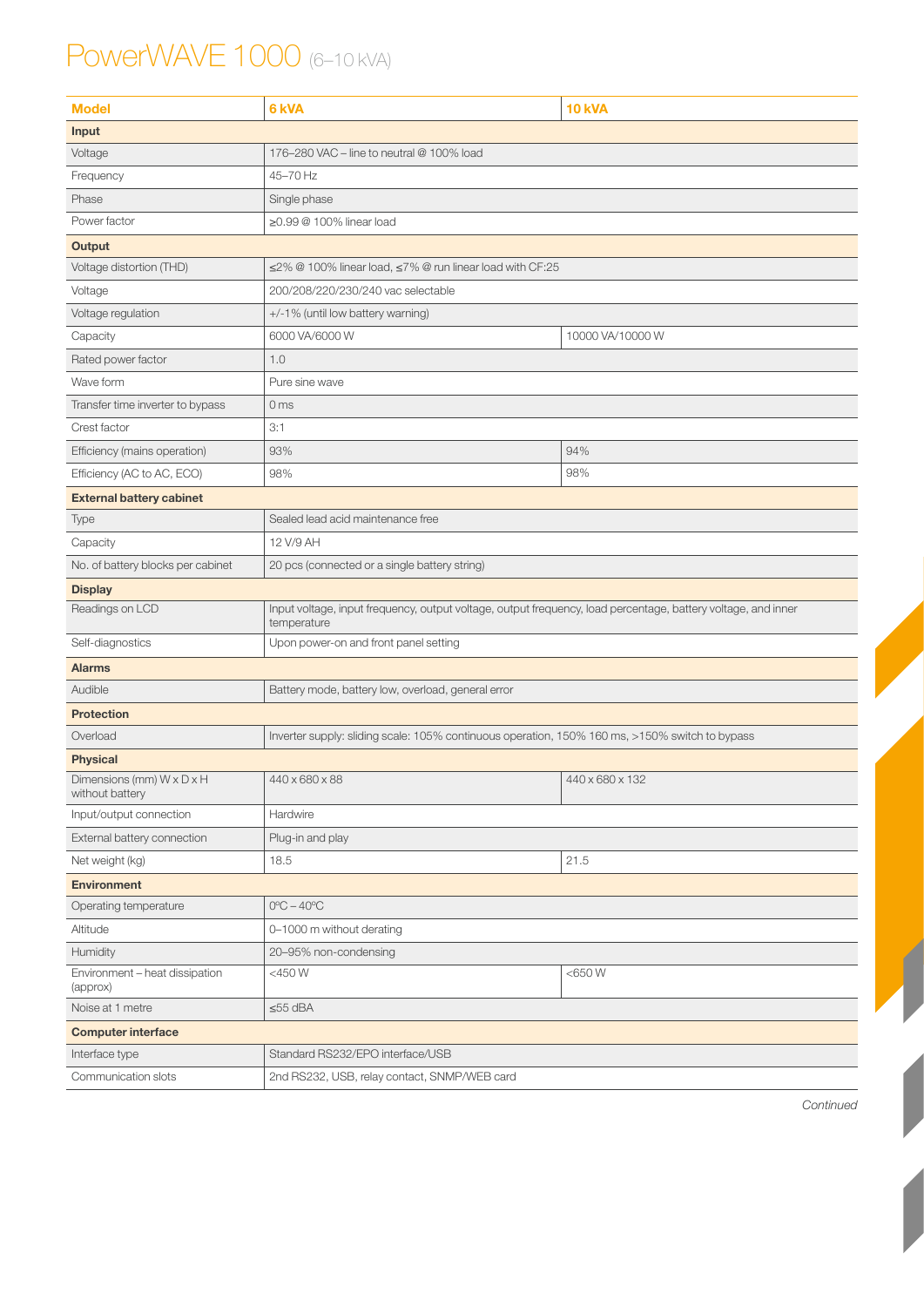| <b>Safety conformance</b>      |                                                            |  |
|--------------------------------|------------------------------------------------------------|--|
| Quality assurance              | ISO 9001:2000                                              |  |
| Safety standard                | EN62040-1-1, UL1778                                        |  |
| <b>EMC</b> standard            | EN 62040-2, EN 61000-3-2, EN61000 -3-3 FCC Part 15 class A |  |
| Certification protection class | CE (1P/1P), CTUVus (3P/1P)                                 |  |
| Protection class               | <b>IP20</b>                                                |  |

| <b>Battery bank</b> |              |                  |                     |                                        |
|---------------------|--------------|------------------|---------------------|----------------------------------------|
| <b>Model</b>        | Battery type | Maximum quantity | With batteries (Kg) | Dimension (W $\times$ H $\times$ D) mm |
| <b>PWBAT-9-20</b>   | 9AH          | 20 pcs           | 61                  | 440 x 132 x 685 (3u)                   |